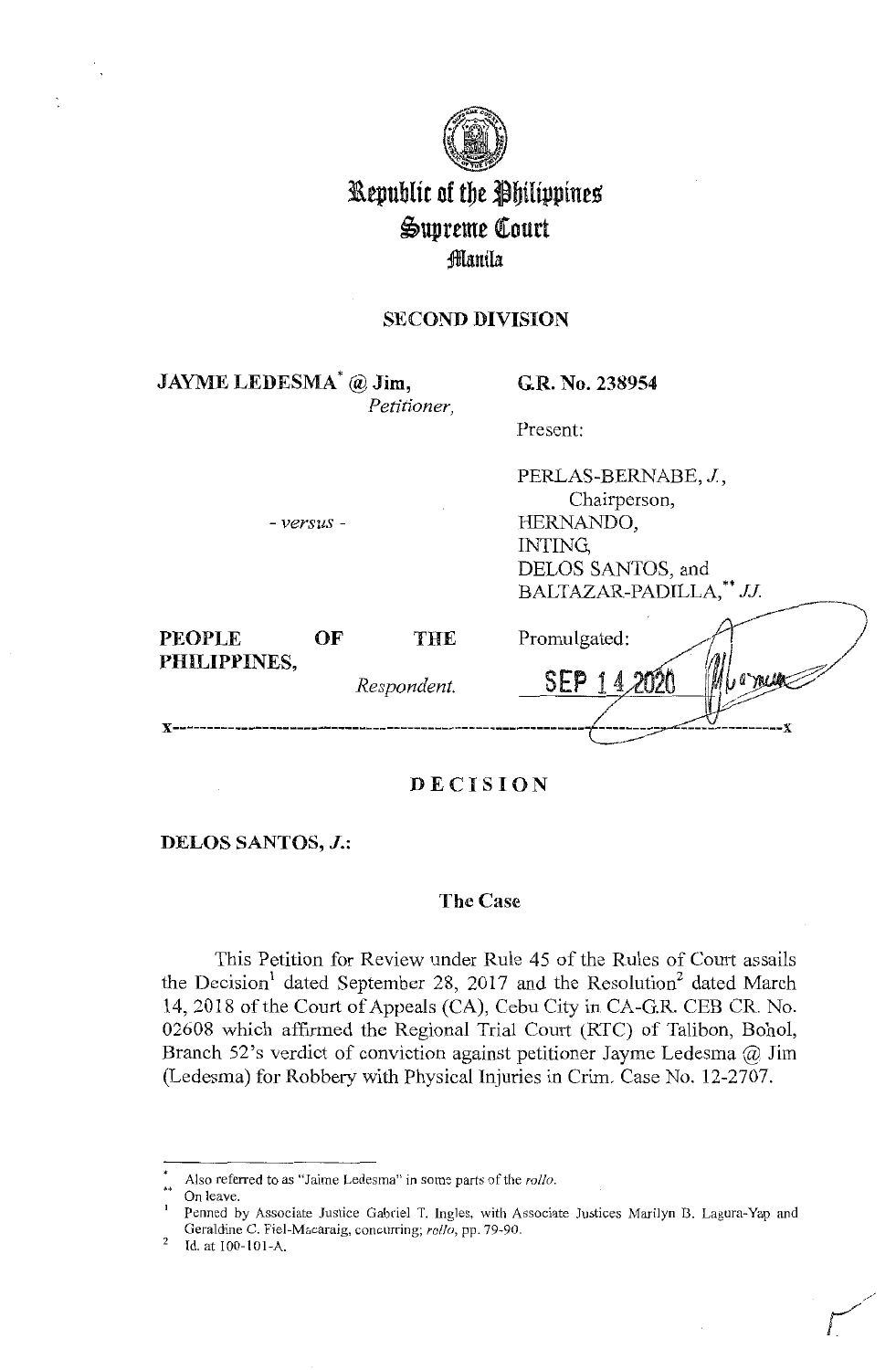-~

#### **The Proceedings Before the Trial Court**

Ledesma was charged with Robbery with Physical Injuries under the following Information:

That on or about the 27th day of November 2011, in the Municipality of Ubay, [P]rovince of Bohol, Philippines and within the jurisdiction of this Honorable Court, the above-named accused, armed with an unlicensed firearm, with intent to gain, and by means of violence against or intimidation of persons, did then and there willfully, unlawfully, and feloniously enter the house of live-in partners FAUSTO BOYLES *<sup>y</sup>* ANGCO and EMILIANA PUREZA *y* ROSALES, and while thus inside the house, the above accused attacked, assaulted, shot and wounded Fausto Boyles *y* Angco and Emiliana Pureza *y* Rosales, with the use of a firearm which the said accused had then provided himself for the purpose, thereby inflicting upon the person of said Fausto Boyles *y* Angco "ruptured eyeball-left secondary to gunshot wound", which required "evisceration, OS", thereby resulting loss of an eye and permanent deformity, and Emiliana Pureza y Rosales "multiple gunshot wounds", to wit:

*"l. Point of Entry: 0.5 x 0.5 centimeter anterior neck, lateral right; Point of Exit: None* 

*2. Point of Entry: 0. 5 x 0. 5 centimeter deltoid, anterior right; Point of Exit: Deltoid posterior left* 

*3. Point of Entry: 0. 5 x 0. 5 centimeter anterior axillary line 2nd JCS; Point of Exit: Deltoid posterior left* 

*4. Point of Entry: suprasternal notch; Point of Exit: Infrascapular area, left,* " which injuries healed or required medical attendance or incapacitated her for thirty (30) days, and then and there, the aforesaid accused, who, with intent of gain, willfully, unlawfully and feloniously, took, stole and carried away their plastic jar and wallet containing money in the amount of TWENTY FIVE THOUSAND  $([P]25,000.00)$ , Philippine Currency, against their will and consent; to the damage and prejudice of Fausto Boyles and Emiliana Pureza in the said amount and of the People of the Philippines.

That the commission of the crime was attended by the aggravating circumstance of (sic) the crime was committed in the dwelling of the offended party and used of unlicensed firearm in the commission of the crime.

Acts committed contrary to the provisions of Article 293 in relation to 294 (3) of the Revised Penal Code, as amended and with the aggravating circumstance under Article 14 (3) of the same Code and Section 1 of [Republic Act No.] 8294.<sup>3</sup>

<sup>3</sup>Id. at 80.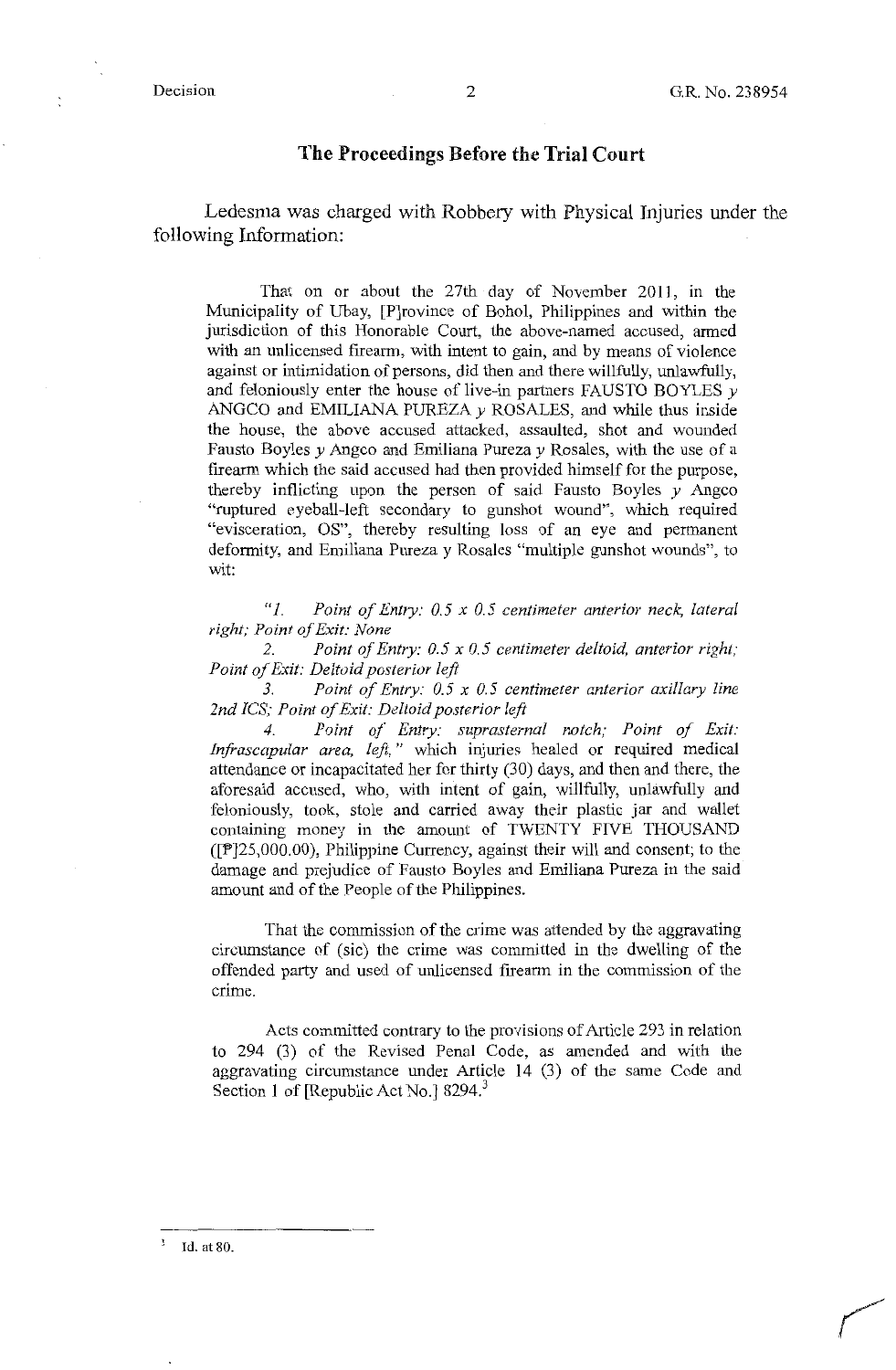/

### *Version of the Prosecution*

Private complainants Fausto Boyles (Fausto) and Emeliana<sup>4</sup> Pureza (Emeliana) are live-in partners who own a *sari-sari* store located at *Purok* 4, Calanggaman, Ubay, Bohol. Fausto knew Ledesma as he is a resident of an adjacent *barangay* since the latter was in elementary years.<sup>5</sup>

On November 27, 2011, Fausto and Emeliana were at their store. When Fausto was about to close their store at 8:00 in the evening of that day, Ledesma suddenly appeared and held the hand of Fausto from the outside. Ledesma's face was very apparent because he was not covering his face and the store was well-lit both inside and outside. Ledesma proceeded inside the store holding a gun and shot Fausto hitting the latter in his left eye. Not satisfied, Ledesma hit the head of Fausto using the gun's butt causing Fausto to fall to the floor.<sup>6</sup>

Ledesma announced robbery. Emeliana pleaded him to spare their lives. But just as when she was about to reach for the money from the cabinet, Ledesma shot her twice. Despite being shot twice, Emeliana was still able to get the money ( $P25,000.00$ ) and thereafter gave the same to Ledesma. Unexpectedly, Ledesma shot her again, this time causing her to fall to the ground. Fearful of being shot to death by Ledesma, Emeliana feigned dead.

Believing both Fausto and Emeliana were unconscious, Ledesma took several goods from the store. However, upon noticing Emeliana staring at him, whom he thought was already dead, he shot her for the fourth time. Thereafter, he immediately left riding his motorcycle.<sup>7</sup>

Both Fausto and Emeliana were brought to the hospital for immediate medication by their neighbors who heard the gunshots.<sup>8</sup> Fausto lost the use of his left eye and was confined for three weeks while Emeliana suffered four gunshot wounds and was confined for more than a month.<sup>9</sup>

#### *Version of the Defense*

Ledesma owns a motorcycle and worked as a *habal-habal* driver. He admitted that he knows Fausto and Emeliana and that the two owns a *sarisari* store. He claims, however, that from around 7:00 in the evening of

*Rollo,* p. 33.

Also referred to as "Emiliana" in some parts of the *rollo*.

Id. at 81.

<sup>7</sup>Id. at 82.  $\bf{8}$ 

Id.

Id. at 34.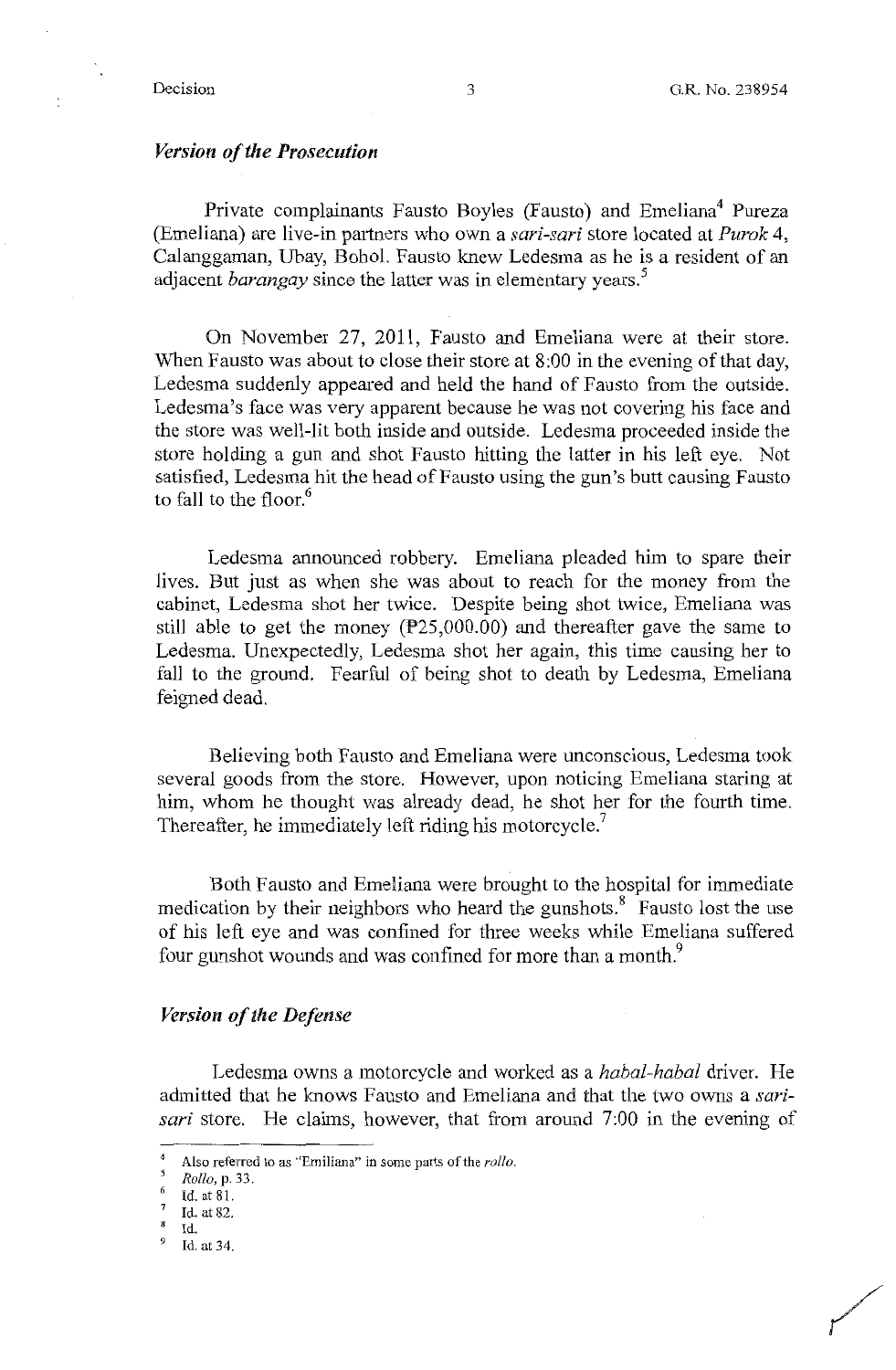November 27, 2011 until 12:00 midnight, he was having a drinking spree with his friends, Florencio Pesay and Rafael Quilaton (Rafael), at the store of Marissa Pesay (Marissa) which was more or less just a kilometer away from Fausto and Emeliana's store. The fiesta of the place was forthcoming at that time. $10<sup>10</sup>$ 

Ledesma's friend, Rafael, corroborated his alibi. Rafael testified that on November 27, 2011, he had a drinking spree with his friend Ledesma and some other people at the store of Marissa which, according to him was less than a kilometer away from Fausto and Emeliana's store. The drinking spree started from 7:00 in the evening and lasted until 1 :00 in the morning of the following day.

### **The Trial Court's Ruling**

In a Decision<sup>11</sup> dated April 16, 2014, the RTC found Ledesma guilty beyond reasonable doubt of Robbery with Physical Injuries, *viz.:* 

WHEREFORE, considering the foregoing, this court hereby finds accused Jaime or Jim Ledesma GUILTY beyond reasonable doubt for the crime of Robbery defined under Article 293 of the Revised Penal Code, in relation to Article 294 (3) of the same Code. In accordance with the penalty set forth under said provision of law, the court hereby sentences the accused to suffer the indeterminate sentence of six (6) years and one (1) day of *[prision mayor]* as minimum to fifteen (15) years of *[reclusion temporal]* as maximum.

Accused, by way of civil liability is likewise directed to give back the money taken in the sum Tweny Five Thousand Pesos (P25,000.00), Philippine Currency to the private complainants.

As it appears on record that accused is now under detention at the BJMP in Ubay, he shall be credited the full term of his preventive detention subject to an evaluation by the BJMP Jail Warden thereat of his demeanor while detained thereat.

SO ORDERED.<sup>12</sup>

The **RTC** ruled that Ledesma's offer of denial and alibi as defenses are weak and cannot undermine the positive identification made of him by Fausto and Emeliana. Even if it were true that Ledesma was about a kilometer away having a drinking spree, still, Ledesma failed to show the impossibility of him going to Fausto and Emeliana's store at the time the robbery took place. More, he had a motorcycle which gave him ease in

 $10$  Id. at 40-41.

<sup>11</sup> Penned by Acting Presiding Judge Marivic Trabajo Daray; id. at 31-45.

 $12$  Id. at 44-45.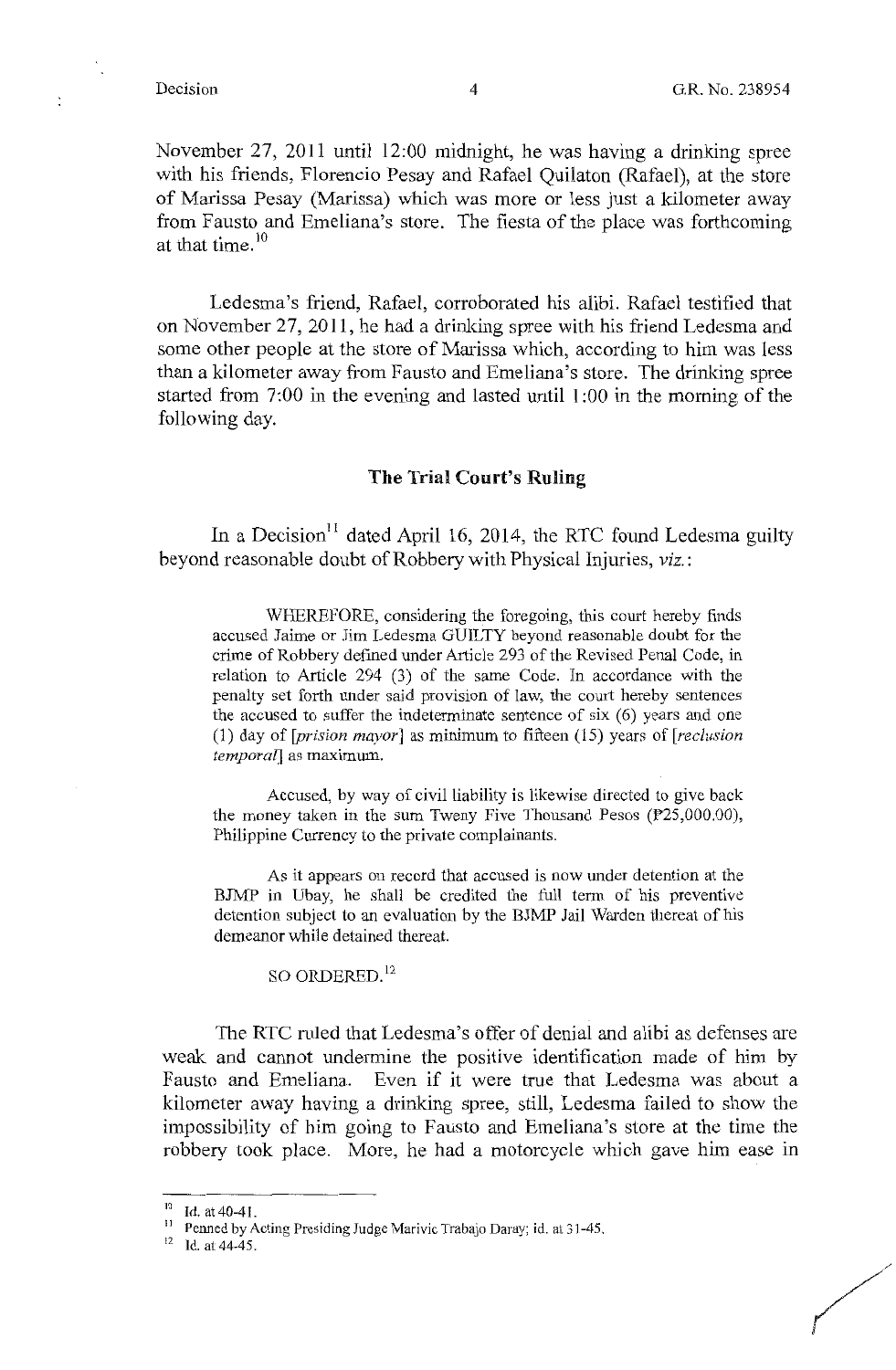*r* 

travelling around.

### **The Proceedings Before the CA**

On appeal, Ledesma faulted the RTC for rendering a verdict of conviction against him despite the alleged failure of the prosecution to prove his identity as the culprit of the crime charged. He also argued that his alibi was materially corroborated.<sup>13</sup>

The Office of the Solicitor General defended the verdict of conviction. It maintained that all the elements of the crime charged are present in the case. Too, Ledesma was categorically identified by Fausto and Emeliana as the perpetrator.<sup>14</sup>

#### **The CA's Ruling**

The CA affirmed with modification the RTC Decision, *viz.:* 

WHEREFORE, the Decision dated April 16, 2014 of the Regional Trial Court, Branch 52, Talibon, Bohol is AFFIRMED. Consistent with the recent jurisprudence, the Court orders Jayme Ledesma a.k.a. Jim to pay Fausto Boyles and Emeliana Pureza the amount of P25,000.00 as civil indenmity, P25,000.00 as moral damages, and P25,000.00 as exemplary damages, all with interest at the rate of 6% per annum from the date of finality of this Decision until fully paid.

SO ORDERED.<sup>15</sup>

The CA found that the prosecution was able to establish the presence of all the elements of the crime of Robbery with Physical Injuries. Fausto and Emeliana's testimonies were straightforward, unflawed by significant inconsistency, and unshaken by rigid cross-examination. They were not shown to have been impelled by ill motive to implicate and testify falsely against Ledesma. Likewise, the Medico-Legal Certificates of Fausto and Emeliana affirm the truth of their testimonies.

Lastly, the CA held that the aggravating circumstance of dwelling cannot be appreciated because of the prosecution's failure to prove that the *sari-sari* store was also the dwelling place of Fausto and Emeliana. Emeliana herself testified that their house is 38.80 meters away from their store.<sup>16</sup>

<sup>&</sup>lt;sup>13</sup> Id. at 48-63.

<sup>14</sup> Id. at 68, 73.

<sup>&</sup>lt;sup>15</sup> Id. at 90.

<sup>16</sup> Id. at 89.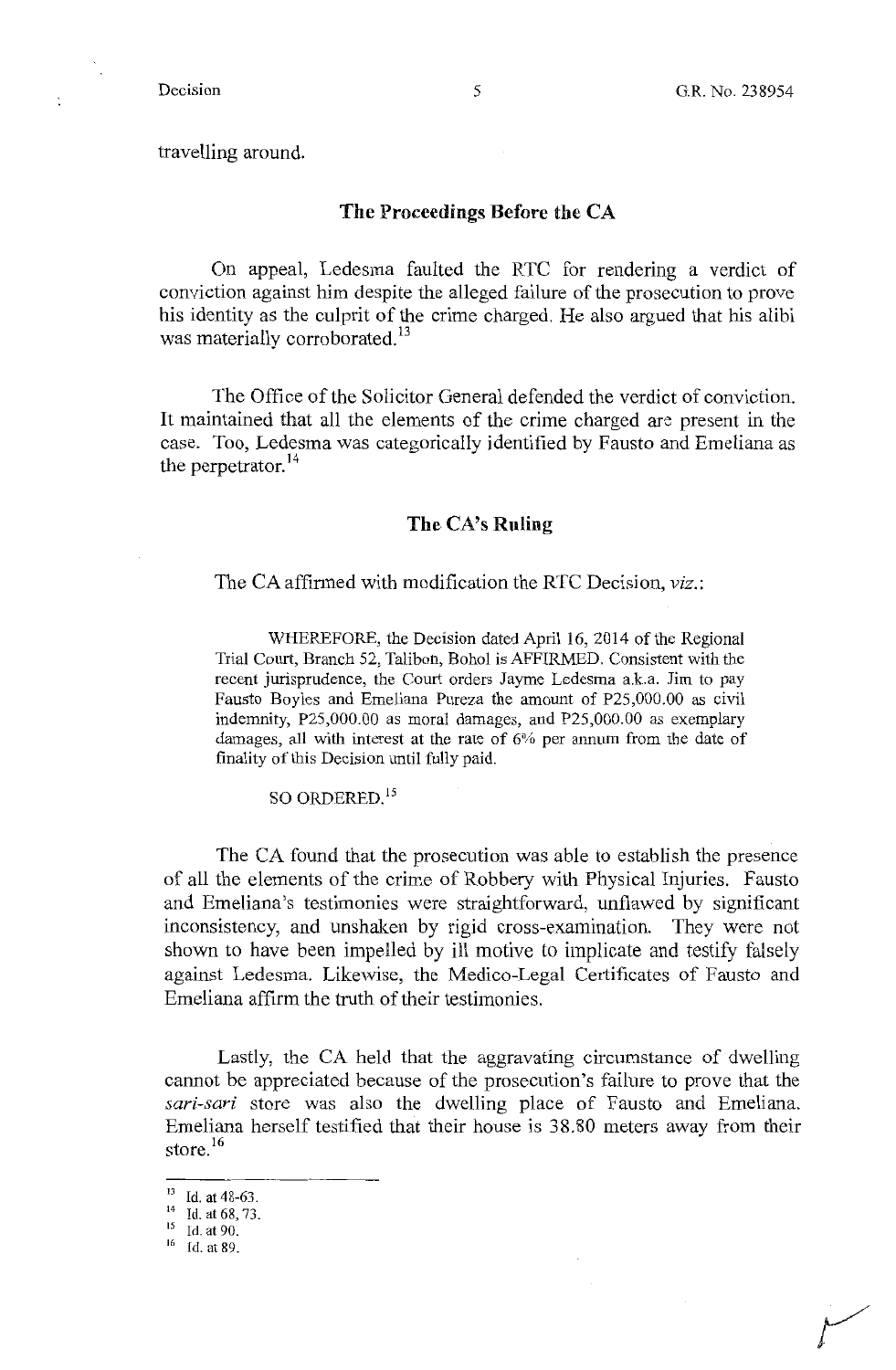*(/* 

Ledesma moved for reconsideration, but the same was denied.<sup>17</sup>

#### **The Present Petition**

Ledesma now seeks affirmative relief from this Court and pleads anew for his acquittal. He challenges the sufficiency of Fausto and Emeliana's testimonies identifying him as the perpetrator of the crime charged. He likewise contends that his defense of alibi was materially corroborated.

# **The Issue**

Did the CA err in affirming Ledesma's conviction for Robbery with Physical Injuries?

### **The Court's Ruling**

The Court resolves to deny the instant petition and affirm the CA's Decision dated September 28, 2017 and the Resolution dated March 14, 2018, with modification as to the award of damages.

For an accused to be convicted of Robbery with Physical Injuries, the prosecution must prove the following elements: (a) the taking of personal property; (b) the property taken belongs to another; (c) the taking is characterized by intent to gain or *animus lucrandi*; (d) the taking is with violence or intimidation against the person; and (e) on the occasion or by reason of the robbery, any of the physical injuries penalized in subdivisions 1 or 2, Article 263 of the Revised Penal Code shall have been inflicted.

As a general rule, the Court's jurisdiction in a Petition for Review on *Certiorari* under Rule 45 of the Rules of Court is limited to the review of pure questions of law. Otherwise stated, a Rule 45 petition does not allow the review of questions of fact because the Court is not a trier of facts.<sup>18</sup>

In the present case, Ledesma argues that his identity as the culprit was not proved beyond reasonable doubt. He essentially assails the credibility of witnesses, Fausto and Emeliana, as to their identification of him as the perpetrator of the crime, which essentially is a question of fact. It is settled that if the question raised requires a re-evaluation of the credibility of witnesses, the issue is factual, which unfortunately is beyond the scope of a Rule 45 petition. The Court, likewise, do not find the case to fall within any

<sup>&</sup>lt;sup>17</sup> Id. at 101-A.

<sup>18</sup>*Ablaza* v. *People,* G.R. No. 217722, September 26, 2018, 881 SCRA 94.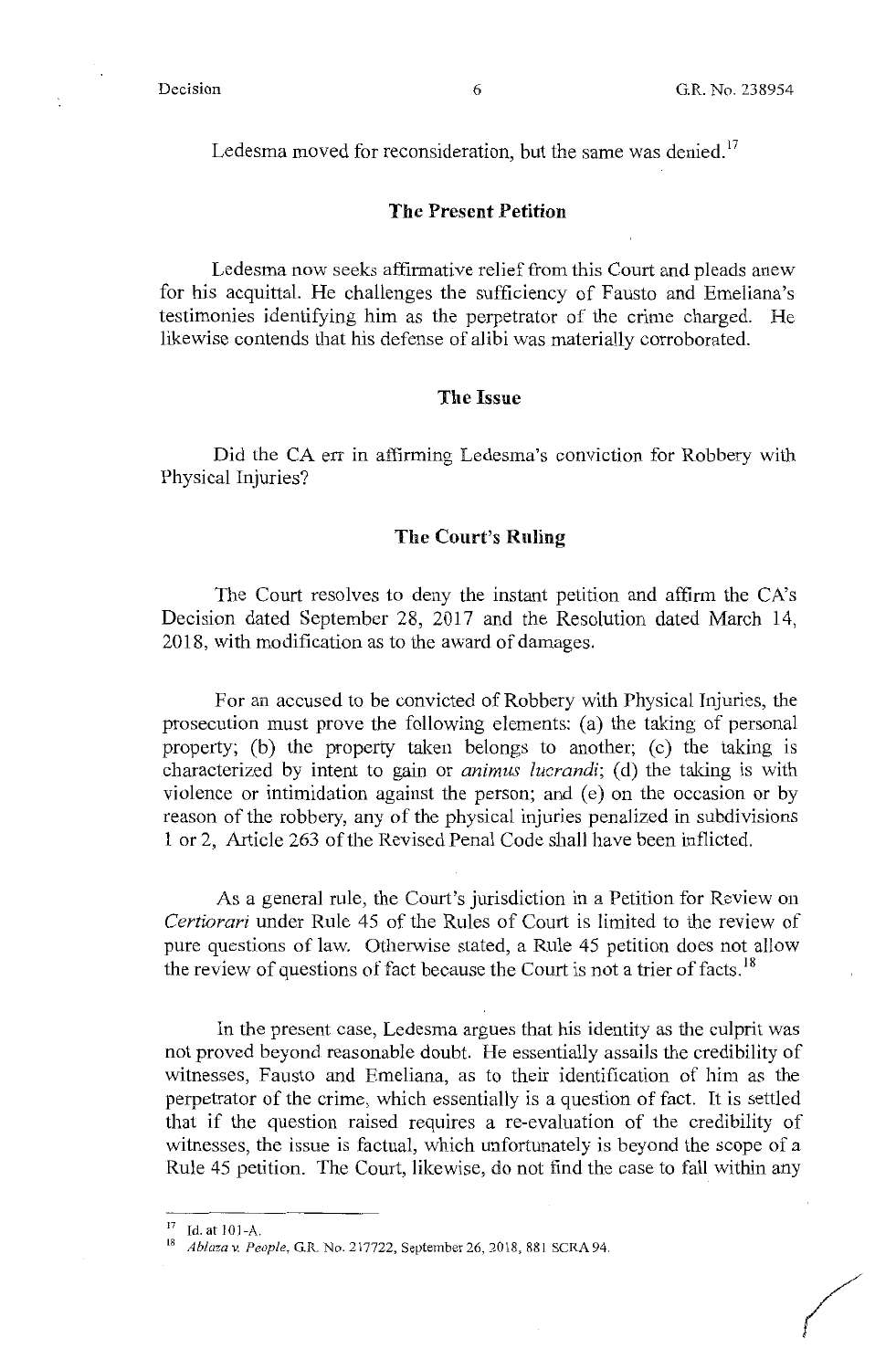*(* 

of the exceptions to the rule.<sup>19</sup>

At any rate, it has already been settled that when the issues involve matters of credibility of witnesses, the findings of the trial court, its calibration of the testimonies, and its assessment of the probative weight thereof, as well as its conclusions anchored on said findings, are accorded high respect, if not conclusive effect. This is so because the trial court has the unique opportunity to observe the demeanor of witnesses and is in the best position to discern whether they are telling the truth. Wanting a showing that the trial court overlooked facts or circumstances of weight and substance that would affect the result of the case, this Court will not overturn the said trial court's factual findings. This is more so when the findings of the trial court are sustained by the  $CA.^{20}$ 

Here, both the RTC and the CA found the testimonies of Fausto and Emeliana identifying Ledesma as the perpetrator of the crime, to be straightforward, unflawed by significant inconsistency, and unshaken by rigid cross-examination. Too, the CA found that there was no shred of evidence to indicate that Fausto and Emeliana were impelled by improper motives to testify falsely against Ledesma.

Consequently, the Court will not depart from the findings of the RTC as affinned by the CA on the matter of Fausto and Emeliana's credibility as witnesses and their testimony identifying Ledesma as the perpetrator of the  $\text{ crime.}^{21}$ 

In a desperate attempt to exculpate himself, Ledesma further argues that his defense of alibi was materially corroborated by his friend Rafael. He claims that at the time the crime took place at the *sari-sari* store of Fausto and Emeliana, he was at the store of Marissa which is just about a kilometer away from Fausto and Emeliana's store, having a drinking spree with his friends, including Rafael who corroborated his claims.

The Court is not persuaded.

Alibi is viewed with suspicion and received with caution because it can easily be fabricated. For alibi to prosper, respondent must prove not only that he was at some other place when the crime was committed, but that it was physically impossible for him to be at the *locus criminis* at the time of its commission.<sup>2</sup>

**<sup>19</sup>Id.** 

<sup>20</sup>*People v. Dayaday,* 803 Phil. 370-371 (2017).

<sup>21</sup>*Ablaza v. People,* **supra.** 

<sup>22</sup>*People v. Corpuz,* 714 Phil. 337,346 (2013).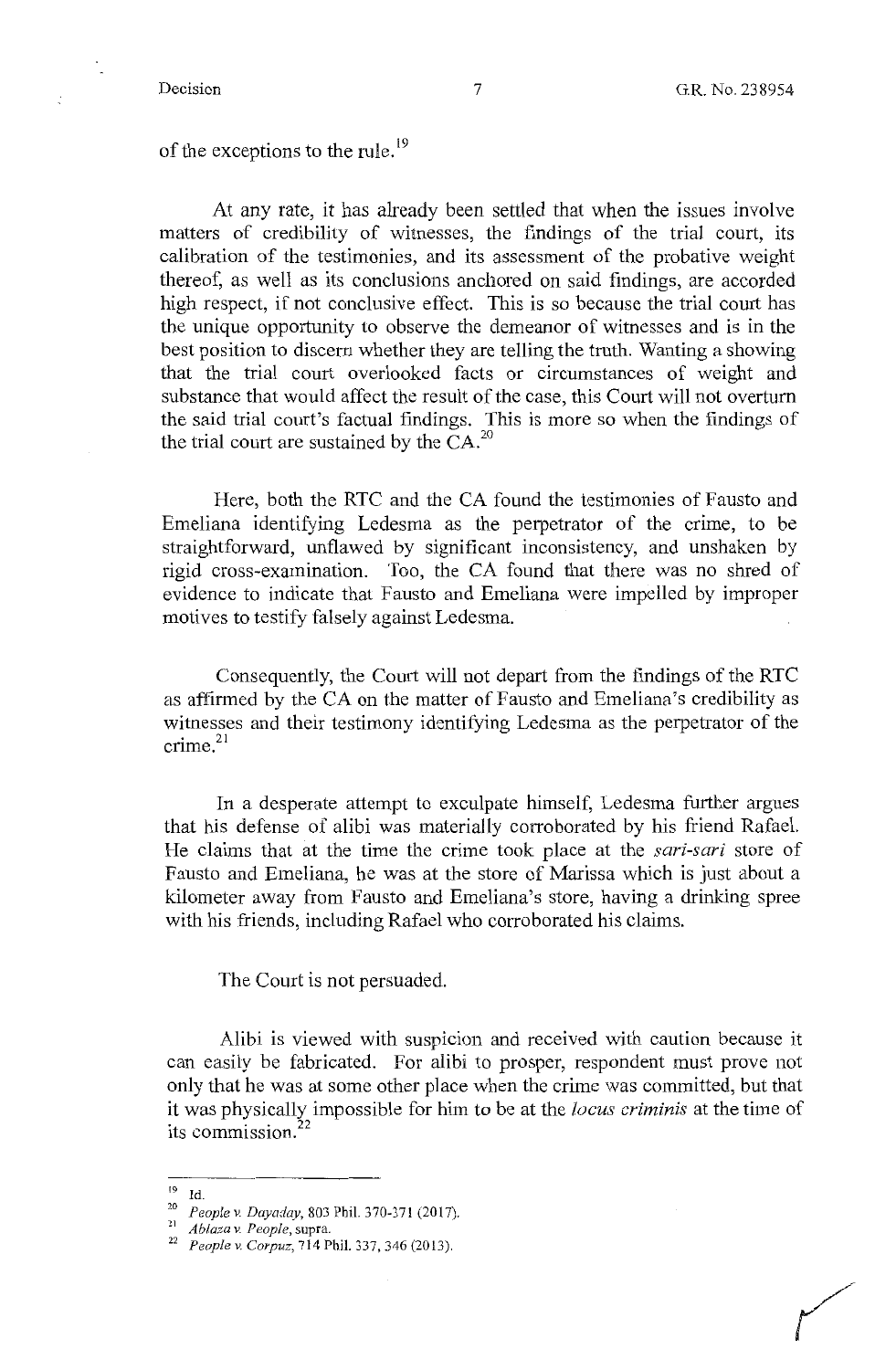/

Here, Ledesma failed to establish the physical impossibility of him coming to Fausto and Emeliana's *sari-sari* store in time to execute the robbery and on the occasion or by reason thereof, inflict physical injuries upon Fausto and Emeliana, especially that Marissa's store, where he was allegedly present at, was just a kilometer away from Fausto and Emeliana's store and given also that Ledesma owns a motorcycle which made it easier for him to come around.

Ledesma's alibi, being corroborated mainly by his friend Rafael, is all the more taken by this Court with extreme suspicion. The Court have consistently assigned less probative weight to a defense of alibi when it is corroborated by friends and relatives since we have established in jurisprudence that, in order for corroboration to be credible, the same must be offered preferably by disinterested witnesses.<sup>23</sup> Clearly, due to his friendship with Ledesma, Rafael cannot be considered as a disinterested witness.

It is settled that positive identification, where categorical and consistent, and without any showing of ill motive on the part of the eyewitnesses testifying on the matter, prevails over alibi since the latter can easily be fabricated and is inherently unreliable. It is likewise settled that where there is nothing to indicate that a witness for the prosecution was actuated by improper motive, the presumption is that he was not so actuated and his testimony is entitled to full faith and credit. In the instant case, no allegation was made nor proven to show that Fausto and Emeliana had any ill motive to falsely testify against Ledesma. <sup>24</sup>

Consequently, as between Ledesma's defense of denial and alibi which is inherently weak, and Fausto and Emeliana's positive identification of Ledesma as the perpetrator of the crime, the latter prevails.

As correctly found by the CA, all the requirements to sustain a conviction for the crime of Robbery with Physical Injuries are present in the instant case, to wit:

- a. Ledesma took the money in the amount of  $P25,000.00;$
- b. The P25,000.00 taken by Ledesma belonged to Fausto and Emeliana;
- c. Ledesma is presumed to have the intent to gain when he unlawfully took the P25,000.00 from Fausto and Emeliana;

<sup>23</sup>*People v. Aquino,* 724 Phil. 739, 755 (2014).

<sup>&</sup>lt;sup>24</sup> Id; see also People v. Patalin, Jr., 370 Phil. 200, 221 (1999).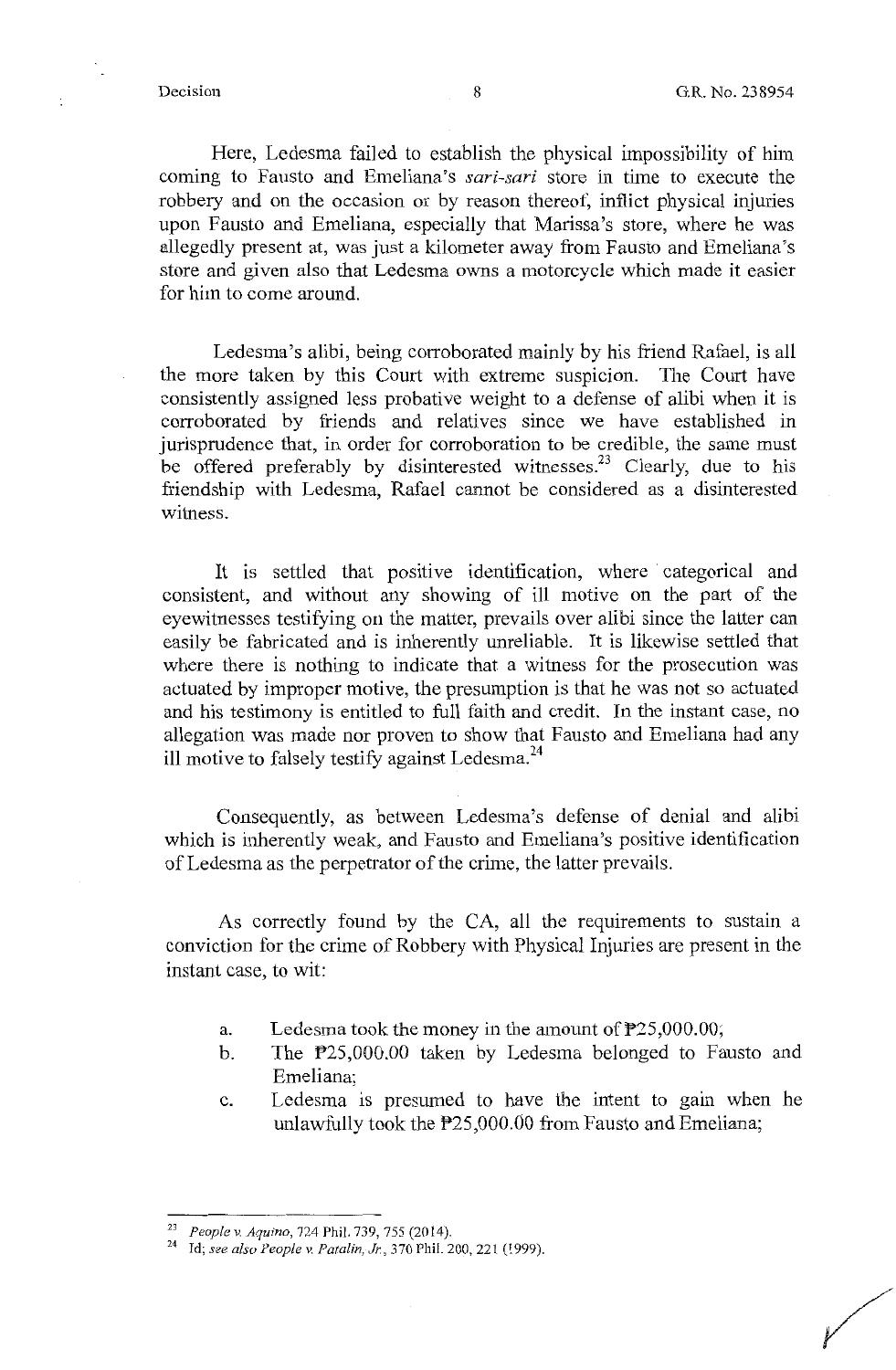- d. Ledesma's unlawful act of taking Fausto and Emeliana's money was attended by intimidation and violence by his act of pointing his gun to Fausto and Emeliana and shooting at them; and
- e. As a consequence of Ledesma's act of shooting at Fausto and Emeliana, Fausto lost the use of his left eye and was confined for three weeks while Emeliana suffered four gunshot wounds and was confined for more than a month making her incapacitated to tend their *sari-sari* store. All these were evidenced by the Medico-Legal Certificates of Fausto and Emeliana.

Hence, the CA committed no reversible error when it affirmed Ledesma's conviction for Robbery with Physical Injuries.

As to the award of damages, the RTC, as affirmed by the CA, correctly ordered the restitution of the cash taken from Fausto and Emeliana in the amount of  $P25,000.00$ . Further, the Court finds that since both Fausto and Emeliana have suffered serious physical injuries as a result of the crime, they should each be properly awarded civil indemnity, moral, and exemplary damages. In cases of Robbery with Physical Injuries, the amount of damages shall be dependent on the nature/severity of the wounds sustained, whether fatal or non-fatal.<sup>25</sup> Here, both Fausto and Emeliana's wounds do not appear to be fatal. Hence, they shall each be awarded  $\overline{P}25,000.00$  as civil indemnity,  $P25,000.00$  as moral damages, and  $P25,000.00$  as exemplary damages, in line with recent jurisprudence.

There is no doubt that Fausto and Emeliana incurred expenses for their medication and hospitalization. They, however, failed to prove the amount of their expenses with certainty. Nonetheless, it being undeniable that Fausto and Emeliana incurred medication and hospitalization expenses, the Court finds it proper to award them temperate damages in the amount of P50,000.00 each.

The aggravating circumstance of dwelling cannot be appreciated because it was admitted by Erneliana that their store was not actually their dwelling place. She testified that their house was located 38.80 meters away from their store.

The aggravating circumstance of the use of unlicensed firearm cannot, likewise, be appreciated because the prosecution failed to present in court or offer as evidence against Ledesma the alleged unlicensed firearm. Too, the prosecution failed to establish that Ledesma did not have the corresponding

.

/

<sup>25</sup>*People v. Jugueta,* 783 Phil. 806 (20!6).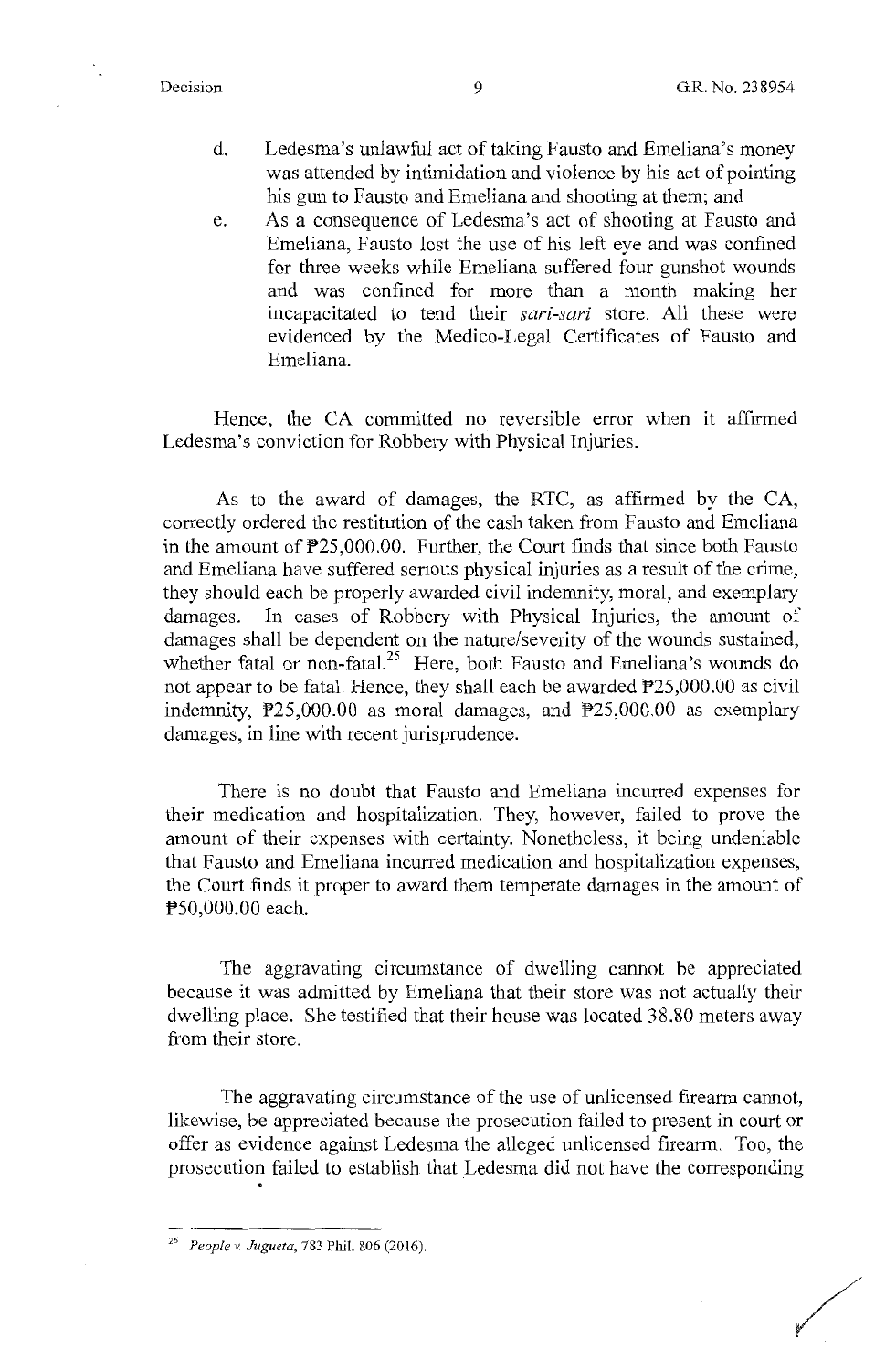license or permit to possess a firearm.<sup>26</sup>

**WHEREFORE,** the instant petition is **DENIED.** The Decision dated September 28, 2017 and the Resolution dated March 14, 2018 of the Court of Appeals, Cebu City in CA-G.R. CEB CR. No. 02608 fmding petitioner Jayme Ledesma @ Jim guilty beyond reasonable doubt of the crime of Robbery with Physical Injuries are **AFFIRMED** with **MODIFICATION in**  that Jayme Ledesma @ Jim is **ORDERED** to: (1) pay Fausto Boyles and Emeliana Pureza P25,000.00 as restitution for the cash taken from them; and (2) pay Fausto Boyles and Emeliana Pureza each, P25,000.00 as civil indemnity, P25,000.00 as moral damages, P25,000.00 as exemplary damages, and  $P50,000.00$  as temperate damages. Interest at the rate of  $6\%$ per annum is imposed on all damages awarded from the date of finality of this Decision until full payment.

#### **SO ORDERED.**

**EDGAR£o L. DELOS SANTOS**  Associate Justice

<sup>26</sup> See *People v. Castillo,* 382 Phil. 499, 507-508 (2000).